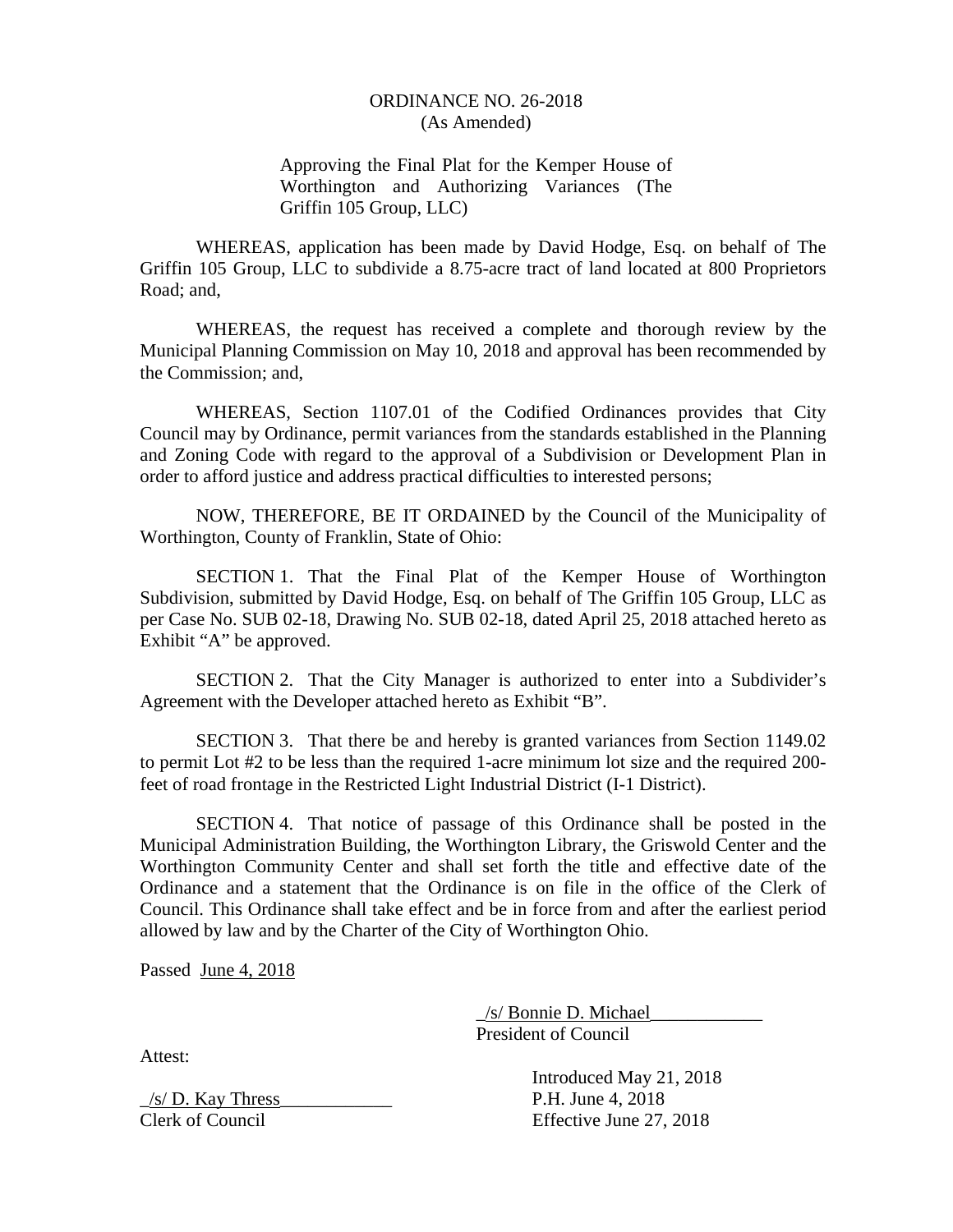## **FINAL PLAT KEMPER HOUSE OF WORTHINGTON** QUARTER TOWNSHIP 3, TOWNSHIP 2, RANGE 18, U.S.M.L. CITY OF WORTHINGTON, FRANKLIN COUNTY, OHIO

 $600$ 

**BRITIOL WOODS**  $\sqrt{33}$ Alberta de **ERLAR HIST TREE NORTHFIELD** -<br>Beat Park **Sample Re** EN JOS WORTHINGTON **Contractor** WORTHINGTON  $\mathcal{C}_{\mathcal{A}}$ MORRIS<sup>'</sup>SITE **Crime Picenson**  $2.5$  at  $\ell_{\rm B}$ DURT HIGHLANDS **Secure** SALEM VILLAGE *RENTON BROCK* 

> **LOCATION MAP** No Scale

**SURVEY DATA:** 

BASIS OF BEARINGS: Bearings are based on the Ohio State Plane Coordinate<br>System South Zone, NAD83, (NSRS 2007). A bearing of N03°22'41"E was held for a<br>portion of the easterly right-of-way line of Proprietors Road as estab servation between two 3/4" iron pins found.

SOURCE OF DATA: The sources of recorded survey data are the records of the Franklin County, Ohio, Recorder, referenced in the plan and text of this plat.

IRON PINS, where indicated, are to be set and are iron pipes, thirteen-sixteenths<br>inch inside diameter, thirty inches long with a plastic cap placed in the top bearing<br>the inscription "ADVANCED". These markers shall be set

PERMANENT MARKERS, where indicated, are to be set and are one-inch diameter, thirty-inch long, solid iron pins, with the top end flush with the surface of the ground and then capped with an aluminum cap stamped "ADVANCED".

FEMA ZONE: At the time of platting, the subject site is in Zone X (Areas determined<br>to be outside the 500-year floodplain.) per FEMA Flood Insurance Rate Map for<br>Franklin County, Ohio and Incorporated Areas, Map Number 390 these zones.

We do hereby certify that we have surveyed the above premises, prepared the attached plat, and that said plat is correct. All dimensions are in feet and decimal<br>parts thereof.

 $Q =$  Iron Pin Set C = Iron Pin Set<br>
© = Permanent Marker Set<br>
¤ = PK Nail Set<br>
● = Iron Pin Found<br>
■ Iron Pipe Found<br>
<u>×</u> = PK Nail Found<br>
<u>M</u> = Monument Found

By Douglas R. Hock, P.S. 7661

 $\overline{Date}$ 



The undersigned, 900 Proprietors Road LLC, being the owners of the lands platted hereon, duly<br>authorized in the premises, does hereby certify that this plat correctly represents its "KEMPER HOUSE<br>OF WORTHINGTON", a subdivi ic not heretofore dedicated

The undersigned further agrees that any use or improvements on this land shall be in conformity with<br>all existing valid zoning, platting, health or other lawful rules and regulations, including applicable off<br>street parkin

An Easement is hereby reserved in, over and under the area designated on this plat as "Access<br>Easement". The aforementioned designated easement area permits public access to Proprietor's Road<br>from the adjacent parcel to th

nanager of 900 Proprietors Road LLC, an Ohio limited liability... In witness whereof,  $\phantom{0}$ , 2018, for and on behalf of said

900 PROPRIETORS ROAD LLC, AN OHIO LIMITED LIABILITY COMPANY

. Manager

STATE OF OHIO<br>COUNTY OF FRANKLIN, \$\$:

said company.

Notary Public. State of Ohio

**My Commission expires** 

# **EXHIBIT "A"**

 $\angle_2$ 

Approved this \_\_\_ day of  $.2018$ Director of Planning and Building By the Municinal Planning Commission Approved this \_\_\_\_ day of \_\_\_  $.2018$ City Engineer, Worthington, Ohio City Manager, Worthington, Ohio Approved and Accepted this  $\frac{day \space of \space \_}{$  . 201 by ordinance no.<br>
wherein the Plat shown<br>
hereon and dedication of Dublin Granville Road and<br>
Proprietors Road as shown hereon is accepted as such<br>
by the City of Worthingto  $.2018$ Clerk of Council, Worthington, Ohio Transferred this \_\_\_\_ day of \_\_\_\_<br>2018 Auditor, Franklin County, Ohio Deputy Auditor, Franklin County, Ohio Filed for record this day of  $-$  2018 at  $-$ Recorder, Franklin County, Ohio  $\overline{\phantom{a}}$  File No. Fee \$ Recorded this \_\_\_\_\_ day of \_\_\_\_\_\_\_\_\_\_\_\_\_, 2018 Deputy Recorder, Franklin County, Ohio **ATPECTED WORTHINGTON MUNICIPAL** PLANNING COMMISSION **DATE**  $\sqrt{2}$  $\omega$ **CLERK OF COMMISSION CITY OF WORTHINGTON** DRAWING NO. SUB 02-18 O 422 Beecher Road Gahanna, Ohio 43230 **ADVANCED** DATE 04-25-18 ph 614.428.7750 CIVIL DESIGN .<br>fax 614.428.775 ENGINEERS STREEVORS SUB 02-18 Page 5 of 21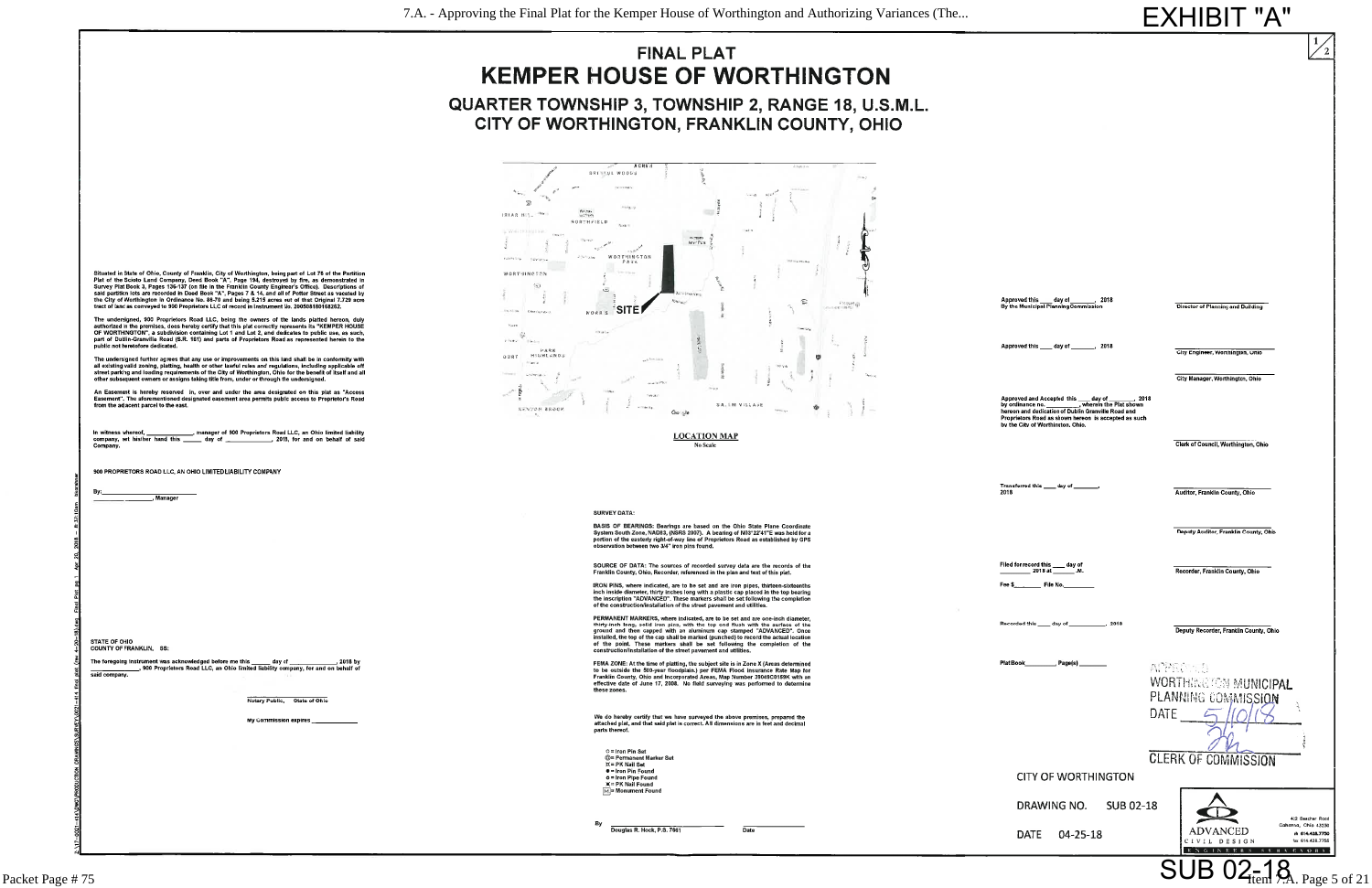

| <b>TABLE</b><br><b>SUMMARY</b> |                |         | ACREAGE BREAKDOWN<br>PARCEL |                | <b>PARCEL ACREAGE BREAKDOWN</b> |                 | PARCEL<br><b>BREAKDOWN</b><br><b>ACREACE</b> |         |
|--------------------------------|----------------|---------|-----------------------------|----------------|---------------------------------|-----------------|----------------------------------------------|---------|
| AREA                           | <b>ACREAGE</b> | ᄄ       | PARCEL NO.                  | <b>ACREAGE</b> | PARCEL NO.                      | <b>IACREAGE</b> | PARCEL NO.                                   | ACREAGE |
| ∟OT.                           | 4.517          | 96.752  | _OT                         | 4.517          | $_{\tt{COT}}$                   | 0.366           | R/W                                          | 0.332   |
| LOT 2                          | J.366          | 15.920  | 100-002205                  | 2.238          | 100-002208                      | 0.023           | $100 - 004079 - P.R.0.$                      | 0.261   |
| R/W                            | 0.332          | 4,482   | 100-000401                  | 0.892          | 100-002203                      | 0.178           | 100-004079                                   | 0.016   |
| <b>TOTAL</b>                   | 5.215          | 227,154 | 100-004079                  | .387           | 100-002244                      | 0.165           | 100-000401                                   | 0.012   |
|                                |                |         |                             |                |                                 |                 | 100-002205                                   | 0.035   |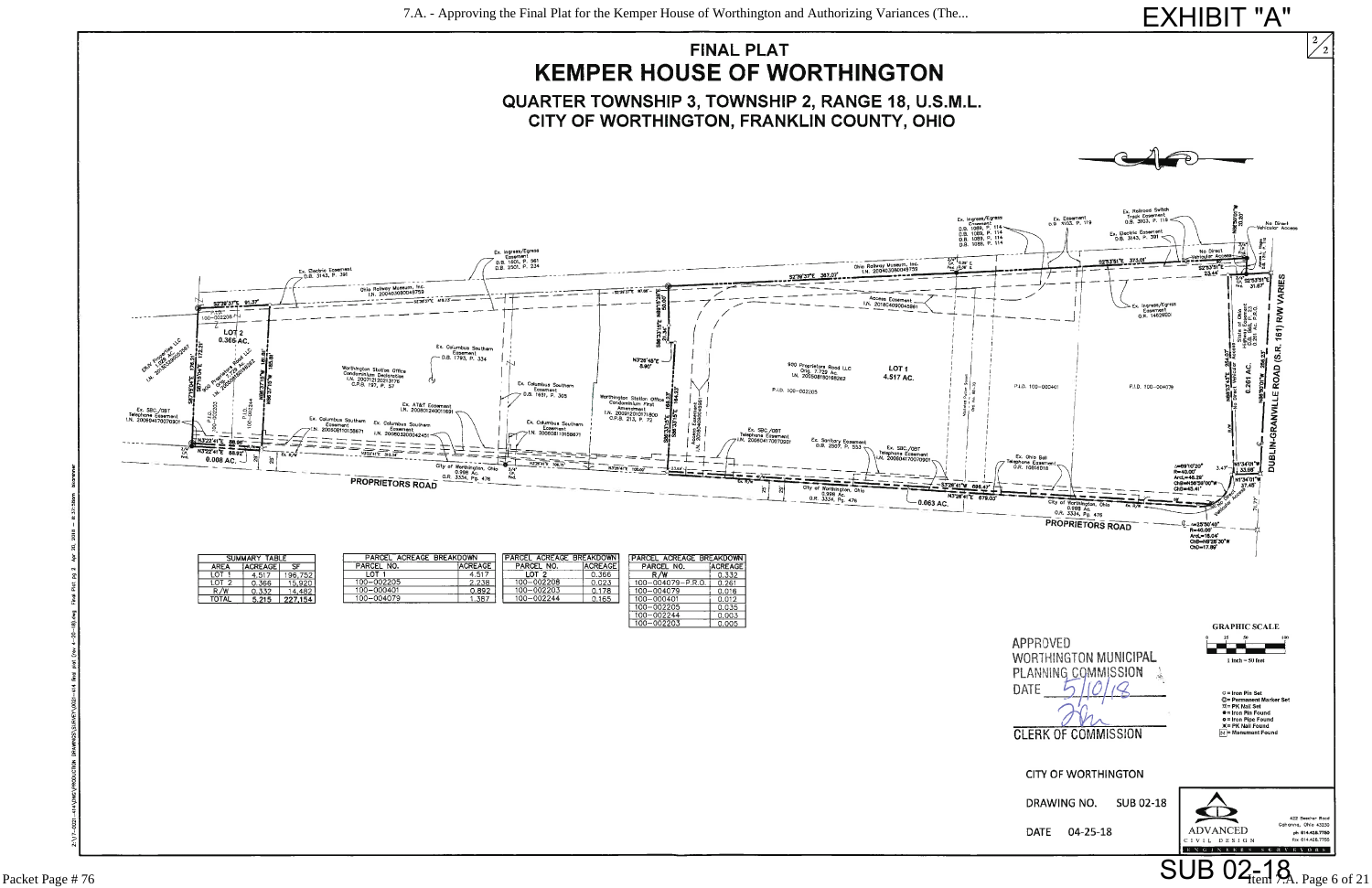$\prod_{i=1}^n \prod_{j=1}^n \prod_{j=1}^{n}$ 7.A. - Approving the Final Plat for the Kemper House of Worthington

#### **SUBDIVIDER'S AGREEMENT**

THIS AGREEMENT is executed on this 1 day of 20, by and between \_\_\_\_\_\_\_\_\_\_\_\_\_\_\_\_\_\_\_\_\_\_, an Ohio \_\_\_\_\_\_\_\_\_\_\_\_\_\_\_\_ (the "Subdivider") and the City of Worthington, Ohio, an Ohio municipal corporation (the "City"), pursuant to Chapter 1101 of the Codified Ordinances of the City of Worthington and the Final Subdivision Plat for the Kemper House of Worthington (the "Subdivision").

NOW, THEREFORE, in consideration of the mutual promises contained herein and for other good and valuable consideration received by the parties, the receipt and sufficiency of which are hereby acknowledged, the parties hereby agree as follows:

- 1. The proposed Subdivision and its ultimate use shall conform to the Subdivision Plat as approved by City Council and the requirements of law, including without limitation, the Planning and Zoning Code and the Building Code of the City of Worthington, except as may be otherwise authorized by proper authority.
- 2. No transfer of any lot, parcel or tract from said Subdivision shall be made, nor shall any construction work, including grading, be started which may affect the arrangement of streets or other public improvements until approval of the Final Plat is obtained by the Subdivider and the performance bond or irrevocable letter of credit acceptable to the City or certified check guaranteeing the completion of public improvements in accordance with Paragraph V of this Agreement is provided to the City.
- 3. The Subdivider shall pay the entire cost and shall construct, install or otherwise provide all public improvements necessary to serve the Subdivision as required by Title One – Subdivision Platting Regulations of the Codified Ordinances, in connection with the Subdivision, under the supervision of the City Engineer, including, at a minimum:
	- (a) Sanitary sewers, including manholes, services and all appurtenances.
	- (b) Water lines, fire hydrants, and all appurtenances necessary to serve the lots in the Subdivision including taps and curb boxes available to each lot.
	- (c) Construction of an 8-foot multi-use path along the Proprietors Road frontage. The multi-use path will be located in the public right-of-way for Proprietors Road. A section of the multi-use path that is located in front of the Bicentennial Oak is not to be constructed at this time. The property owner will be responsible for the construction of this section in the future if something happens to the Bicentennial Oak. The property owner is responsible for snow removal and maintenance.
	- (d) Monuments and stakes.
	- (e) Storm sewers, including manholes, inlets and all appurtenances, and drainage improvements.
	- (f) Landscaping and screening features, and street trees along Proprietors Road and East Granville Road (SR-161) that are located in the public right-of-way shall be maintained by the property owner.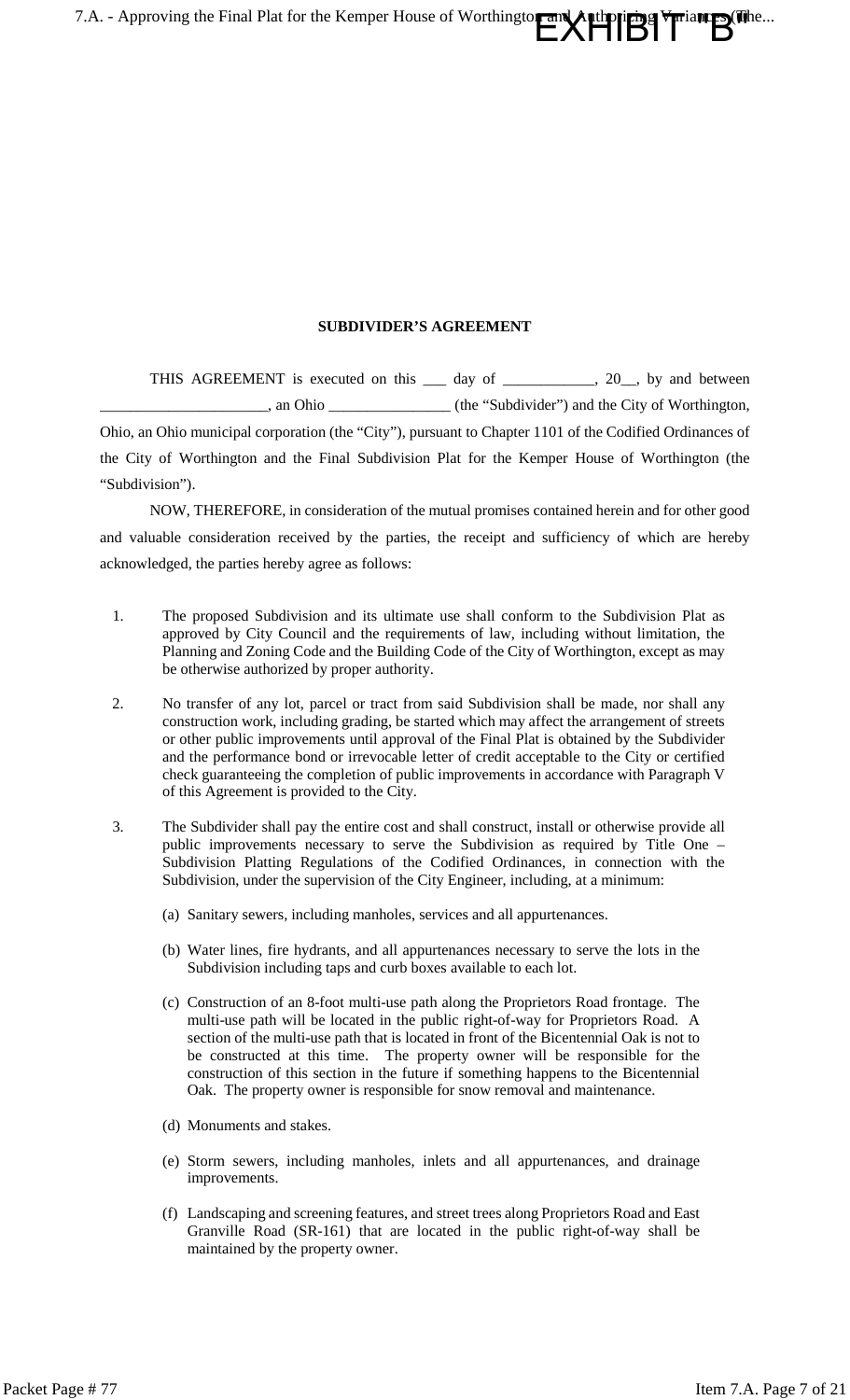7.A. - Approving the Final Plat for the Kemper House of Worthington and

**EXHIBIT B"** 

- 4. Prior to beginning any construction work, detailed engineering drawings and specifications shall be furnished to the City by the Subdivider for all of the public improvements to be installed in the Subdivision.
- 5. The Subdivider shall, in accordance with Section 1101.15 of the Codified Ordinances, provide to the City a performance bond or irrevocable letter of credit acceptable to the City, or a certified check, in an amount equal to the estimated cost of constructing said improvements, guaranteeing the completion thereof within one year from the date of approval of this Subdivider's Agreement, or such extension of time as may be granted by Council. Said performance bond or letter of credit acceptable to the City or certified check shall be released upon acceptance of the public improvements by the City and upon the furnishing by the Subdivider of an additional bond or letter of credit acceptable to the City, or a certified check, in an amount equal to ten percent (10%) of the estimated cost of construction, guaranteeing the maintenance of said improvement for a period of one (1) year from the date of acceptance. Said maintenance bond or letter of credit acceptable to the City or certified check shall be released upon satisfactory completion of the one (1) year maintenance period. The Subdivider shall be responsible for the maintenance and care of all subdivision improvements for a period of one (1) year after acceptance of said improvements by the City.
- 6. The Subdivider shall deposit with the Finance Director a sum of money as prescribed by the City Engineer to defray the cost of inspection, engineering services, and other expenses, as may be incurred by the City in connection with the inspection of the installation of said public improvements. Should the amount of such deposit be insufficient to pay the cost thereof, the Subdivider shall, immediately upon demand by the City, deposit such additional sums as are estimated to be necessary. Upon completion and acceptance of said improvements, any unexpended balance shall be refunded.
- 7. The City Engineer shall be notified, in writing, seven (7) days before any construction is begun on said improvements in order that inspection may be provided.
- 8. The Subdivider shall hold the City of Worthington, its officials, and employees free and harmless from any and all claims for damages of every nature arising or growing out of the construction of said public improvements, and shall defend, at its own cost and expense, any suit or action brought against the City of Worthington, or its officials and employees, by reason thereof, until the public improvements have been accepted by the City Council and until the end of the one (1) year maintenance period.
- 9. The Subdivider or the contractor constructing the public improvements shall carry at least the following minimum amounts of insurance: General Public Liability Insurance, on an occurrence basis, in an amount not less than Five Hundred Thousand Dollars (\$500,000) for injuries, including those resulting in death, to any one person, and an amount not less than One Million Dollars (\$1,000,000) for damages on account of any one accident or occurrence; and Property Damage Insurance on an occurrence basis in an amount not less than Two Hundred Fifty Thousand Dollars (\$250,000) for damages on account of any one accident or occurrence.

Said insurance shall be maintained in full force and effect during the construction of the Subdivision improvements and shall protect the City, its officials, employees, agents and representatives from claims for damages to property arising in any manner from the negligent or wrongful acts, errors or omissions of the Subdivider or the contractor, their employees, agents, or representatives in the construction of the Subdivision improvements. Certificates of insurance naming the City as an additional insured shall be obtained and filed with the City prior to commencement of construction of the Subdivision improvements. These certificates shall contain a provision that coverage afforded under the policies shall not be cancelled unless at least thirty (30) days prior actual written notice has been given to the City.

10. Any violation of, or noncompliance with, any of the provisions of this Agreement shall constitute a breach of contract and the City shall have the right to stop the work forthwith and hold the bonding company responsible for the completion of said improvements according to the approved plat and this Agreement, or to use the certified check, or the letter of credit for such purpose. The City shall notify the Subdivider, in writing, of any such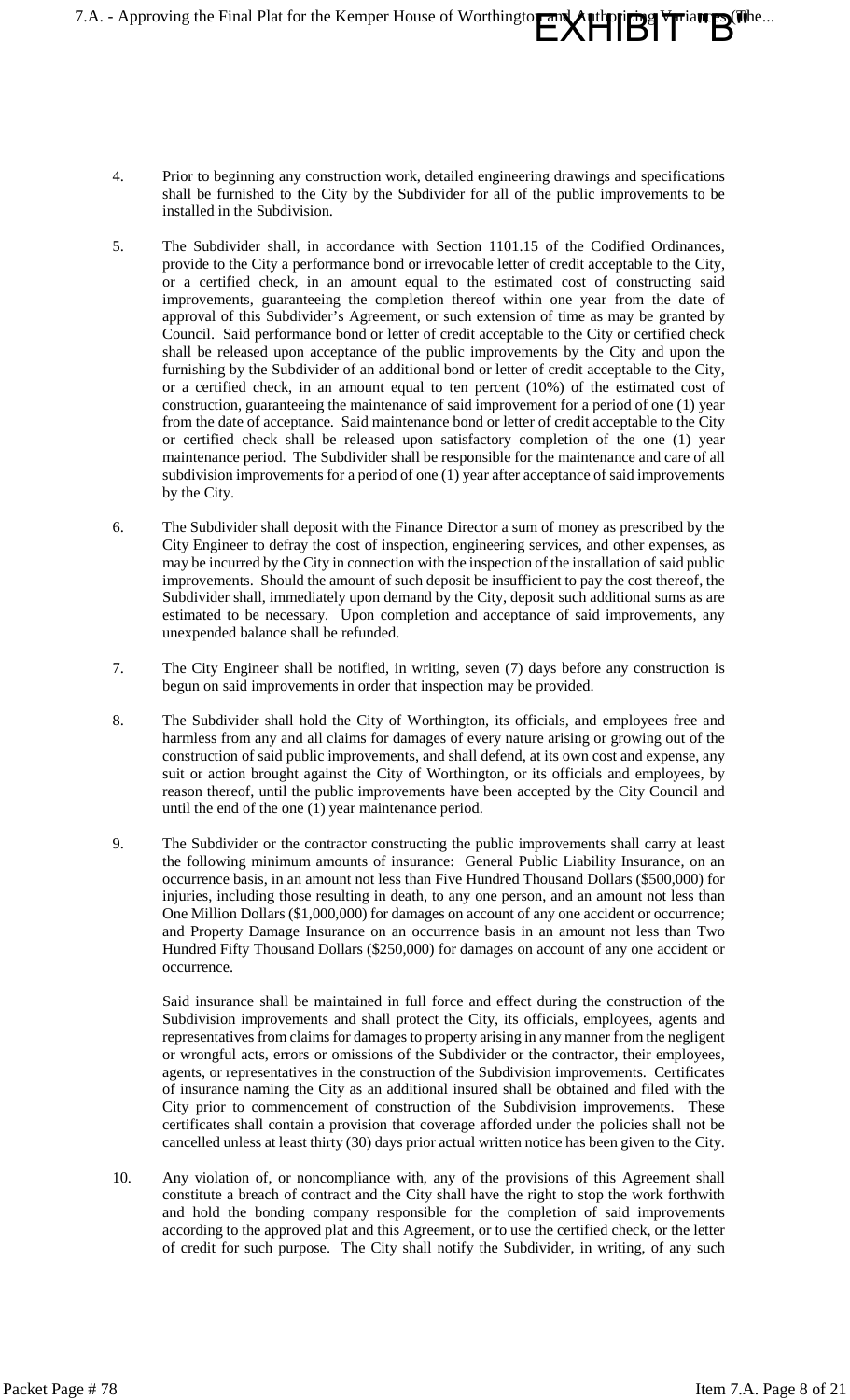breaches, violations or noncompliance with any of the provisions or stipulations of this Agreement and shall provide a reasonable time for the Subdivider to remedy the breach, violation or noncompliance before the City shall have the right to stop work and hold the bonding company responsible for completion of said improvements.

7.A. - Approving the Final Plat for the Kemper House of Worthington and

pung Vulant Riche...

- 11. The acceptance and approval of all required improvements be and hereby is conditioned upon the Subdivider or its authorized agent complying in full with Section 1101.16 of the Worthington Codified Ordinances unless the requirements as applicable to this Subdivision have been modified or deleted by action of Worthington City Council.
- 12. Upon approval and acceptance of the public improvements, reproducible as-built construction drawings of the public improvements shall become the property of the City of Worthington and shall be kept on file in the office of the City Engineer.
- 13. In consideration whereof, the City of Worthington hereby grants the Subdivider, or its duly authorized agent, the right and privilege to make the improvements provided for herein.
- 14. This Agreement shall inure to the benefit of and be binding on the heirs, executors, successors or assigns of the Subdivider.
- 15. This Agreement shall be recorded in the Office of the Franklin County Recorder at the expense of the Developer and shall become a public record of Franklin County, Ohio.
- 16. All representations, warranties, covenants and agreements of Subdivider contained herein or made in writing in connection herewith shall survive the execution and delivery of this Agreement.

IN WITNESS WHEREOF, the parties to this Agreement have caused it to be executed and subscribed by their duly authorized representatives as of the date first written above.

### \_\_\_\_\_\_\_\_\_\_\_\_\_\_\_\_\_\_\_\_\_\_\_\_\_\_ CITY OF WORTHINGTON

By\_\_\_\_\_\_\_\_\_\_\_\_\_\_\_\_\_\_\_\_\_\_\_\_\_\_\_\_\_ By\_\_\_\_\_\_\_\_\_\_\_\_\_\_\_\_\_\_\_\_\_\_\_\_\_\_\_\_ Print Name\_\_\_\_\_\_\_\_\_\_\_\_\_\_\_\_\_\_\_\_\_\_ Matthew H. Greeson, City Manager Its\_\_\_\_\_\_\_\_\_\_\_\_\_\_\_\_\_\_\_\_\_\_\_\_\_\_\_\_\_

Approved as to form:

Tom Lindsey, Director of Law City of Worthington

\_\_\_\_\_\_\_\_\_\_\_\_\_\_\_\_\_\_\_\_\_\_\_\_\_\_\_\_\_\_\_\_

[Acknowledgements contained on the following page.]